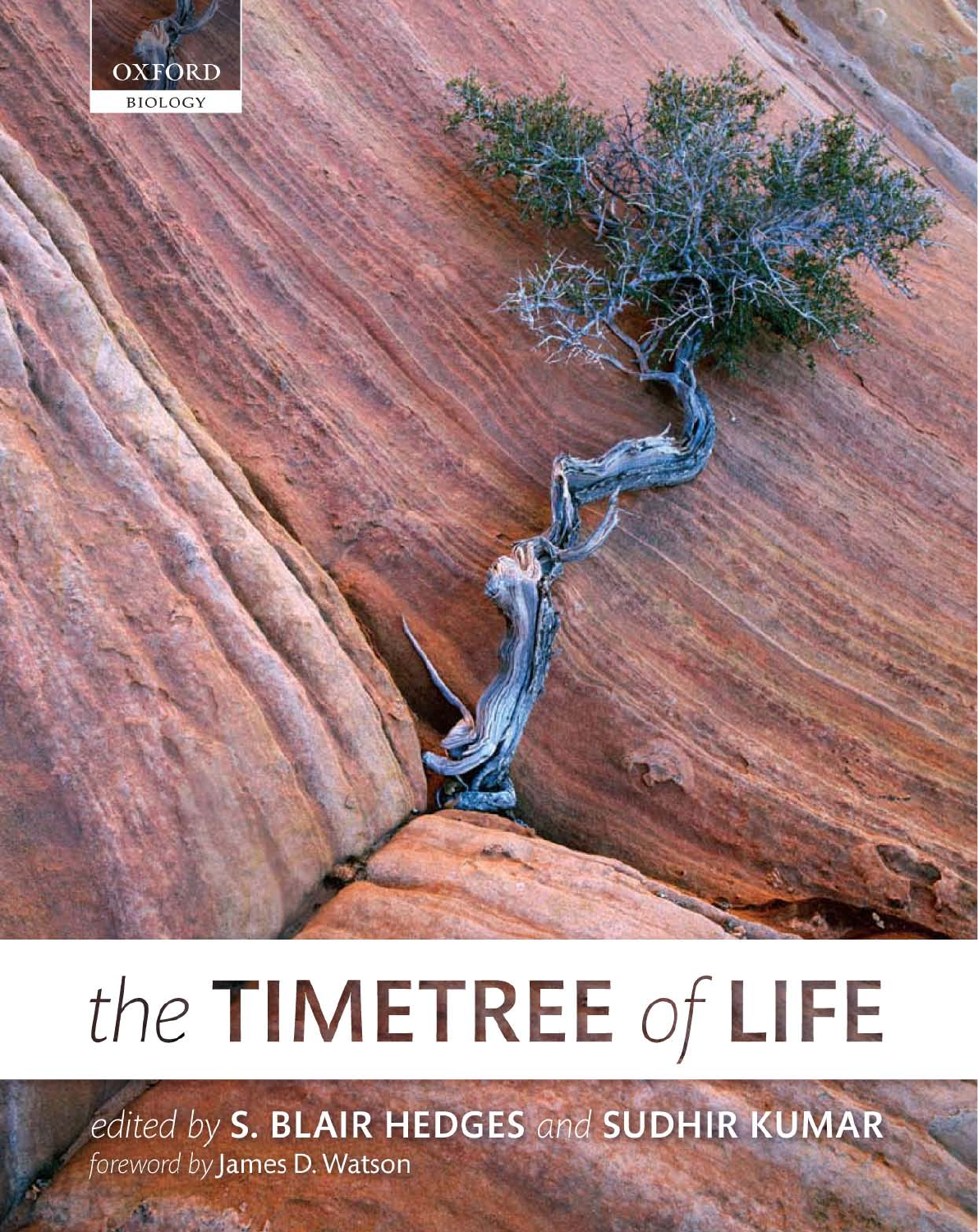# Fungi

#### *Jaime E. Blair*

Department of Biology, 139 McGuire Life Sciences Building, Amherst College, Amherst, MA, 01002 USA. Current address: Department of Biology, Franklin and Marshall College, Lancaster, PA, 17604 USA (jaime.blair@fandm.edu)

# Abstract

Fungi are an essential constituent of modern terrestrial ecosystems, partnering with plants and other organisms in a range of symbiotic relationships. Recent phylogenetic analyses of multiple nuclear genes have challenged the traditional division of Fungi into four main groups, and a major reclassification of this kingdom has been proposed. The molecular timetree suggests that at least eight major fungal lineages originated in the Precambrian, before 542 million years ago (Ma), much earlier than their first appearance as fossils in the Ordovician, ~460 Ma. Fungi may have played a major role in the colonization of land by multicellular eukaryotes.

Members of Kingdom Fungi play an integral role in global nutrient cycling and are important symbionts with other eukaryotes and some prokaryotes. They are intimately associated with plants as mutualistic mycorrhizae and as the primary decomposers of lignin. Fungi are most closely related to Metazoa as part of the Opisthokonta, a eukaryotic supergroup which also includes unicellular choanoflagellates, icthyosporeans, and nucleariids (1, 2). While estimates vary (*3*), Kingdom Fungi may contain upward of several million species, with only a small fraction (~100,000) being formally described. Here I review the relationships and divergence times among the major fungal lineages.

Fossil evidence for the origin of Fungi is limited, which has confounded molecular time estimates due to a lack of robust fungal calibrations. Putative lichen-like structures first appear in the fossil record around 600 Ma (*4*), and some acritarch assemblages from the early Neoproterozoic have been associated with "higher fungi" (5). The first taxonomically identifiable fossils appear in the mid-Ordovician, ~460 Ma, and are similar to modern Glomeromycota (*6*). Diverse fungal remains from a variety of ecological niches then appear in the Devonian, ~400 Ma, including the well-preserved fossils of a probable pyrenomycete (7, 8). This fossil species has served as an important and often controversial calibration in some molecular clock studies (*9*). Basidiomycetes with diagnostic hyphal clamp connections are not found until the mid-Pennsylvanian, ~300 Ma (10), although evidence for wood decay similar to modern-day basidiomycetous white rot is present in the Upper Devonian (*11*).

Traditionally, fungi have been divided into four major groups: Ascomycota, Basidiomycota, Zygomycota, and Chytridiomycota. With the accumulation of molecular sequence data, it has become clear that both "zygomycetes" (*12*) and "chytrids" (*13, 14*) are not monophyletic assemblages. In addition, some lineages conventionally associated with Kingdom Fungi based on morphological similarities (e.g., oomycetes, slime molds) have been reclassified in separate eukaryotic supergroups (*1*). Conversely, the Microsporidia, obligate intracellu lar parasites once considered an ancient amitochondriate lineage, are now known to be closely related to, or perhaps nested within, Kingdom Fungi (*15*). Since 2003, a large, community-wide effort has established robust



Fig. 1 A basidiomycete (*Coprinopsis* sp.) from the Eastern United States. Credit: M. E. Hood (Amherst College).

J. E. Blair. Fungi. Pp. 215-219 in *The Timetree of Life*, S. B. Hedges and S. Kumar, Eds. (Oxford University Press, 2009).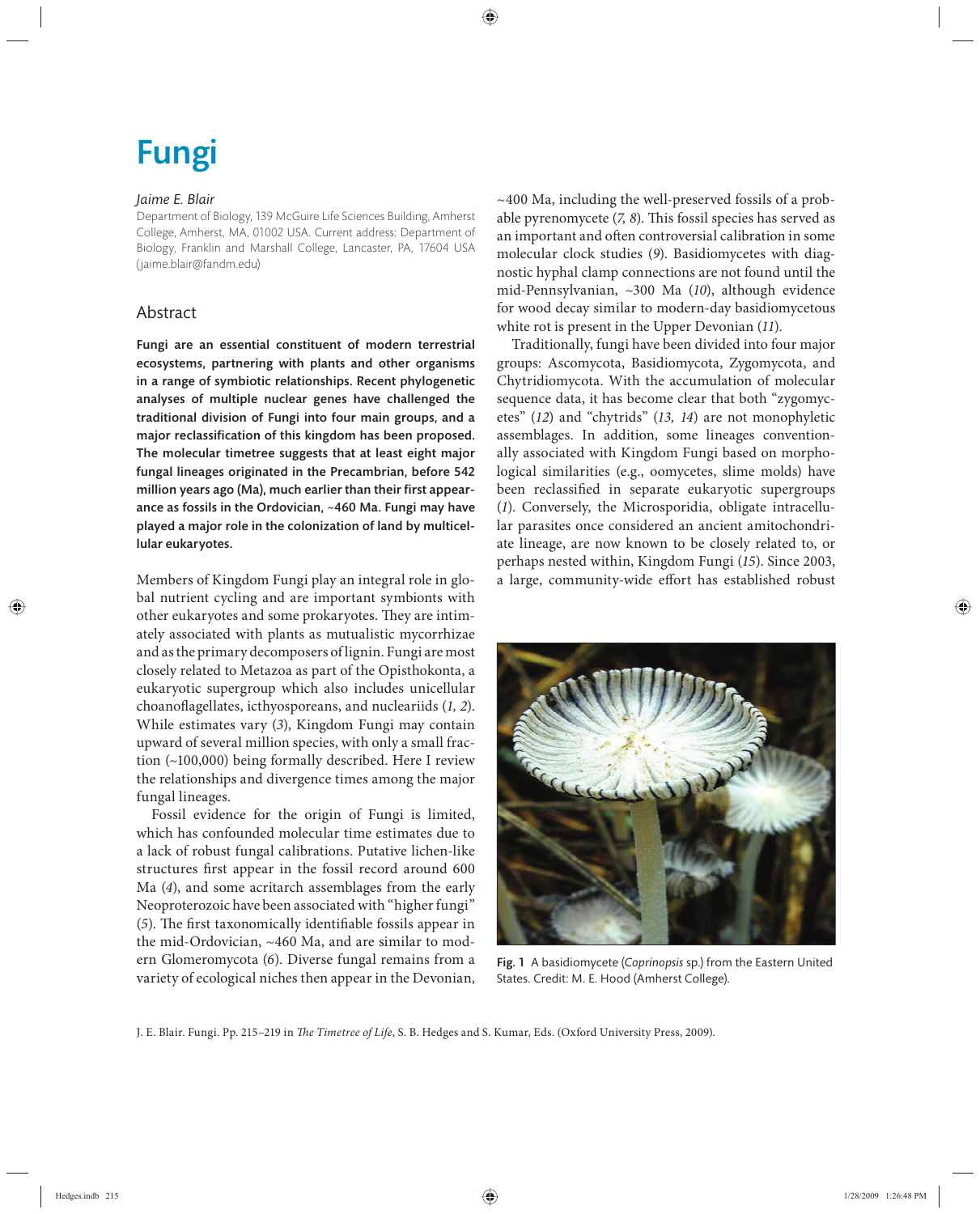

Fig. 2 A timetree of fungi. Taxonomic names are from a revised classification (18). Divergence times are shown in Table 1. *Abbreviations*: Cz (Cenozoic), Mp (Mesoproterozoic), Mz (Mesozoic), and Np (Neoproterozoic).

phylogenetic relationships among the main fungal lineages (*16*), as well as within most major groups (*17*). As a result of this phylogenetic reshuffling, a revised classification system for Fungi has been proposed (*18*), and will be followed here.

The majority of fungal species are found in the Phylum Ascomycota, which is divided into three monophyletic subphyla. The Taphrinomycotina, previously known as the "Archiascomycetes," is the most basal of the three subphyla, and contains a variety of ecologically and morphologically diverse taxa, including the model fission yeast *Schizosaccharomyces pombe* (19). The Saccharomycotina, or "Hemiascomycetes," are the commonly known yeasts, including beneficial species (e.g., *Saccharomyces cerevisiae*), as well as important human pathogens (e.g., *Candida albicans*). Molecular phylogenies have shown that many genera within the Saccharomycotina are not monophyletic (20). The Pezizomycotina, largest of the Ascomycota subphyla, includes filamentous species with diverse ecologically specialties, such as decomposers, plant and animal pathogens, lichens, and mycorrhizal symbionts (21). The Pezizomycotina, or "Euascomycetes," are currently divided into 10 classes, although the relationships among these lineages are still unresolved.

Taxa previously known as plectomycetes and pyrenomycetes are now found predominantly in the Eurotiomycetes and Sordariomycetes, respectively. In addition, environmental sampling has revealed a distinct lineage of soil-dwelling fungi that may represent a fourth subphylum within Ascomycota (*22*).

The Phylum Basidiomycota (Fig. 1) also has been divided into three subphyla, but the relationships among these lineages remain ambiguous (23, 24). The Agaricomycotina, or "Hymenomycetes," includes the largest diversity of mushroom-forming and wood- decaying species (25). The Ustilaginomycotina contains many dimorphic plant pathogen "smuts," such as *Ustilago maydis* (corn smut) and *Tilletia indica* (karnal bunt of wheat), which cycle between saprobic yeast and parasitic hyphal stages (*26*). Similarly, the Pucciniomycotina, or "Urediniomycetes," are predominantly plant pathogen "rusts," such as *Puccinia graminis* (cereal rust). Rust fungi often utilize more than one host and can produce multiple spore types during their life cycle, complicating their taxonomic characterization (27). The Basidiomycota and Ascomycota form the Subkingdom Dikarya, reflecting their shared derived trait of dikaryotic (i.e., containing two haploid nuclei) and regularly septate hyphae (*28*).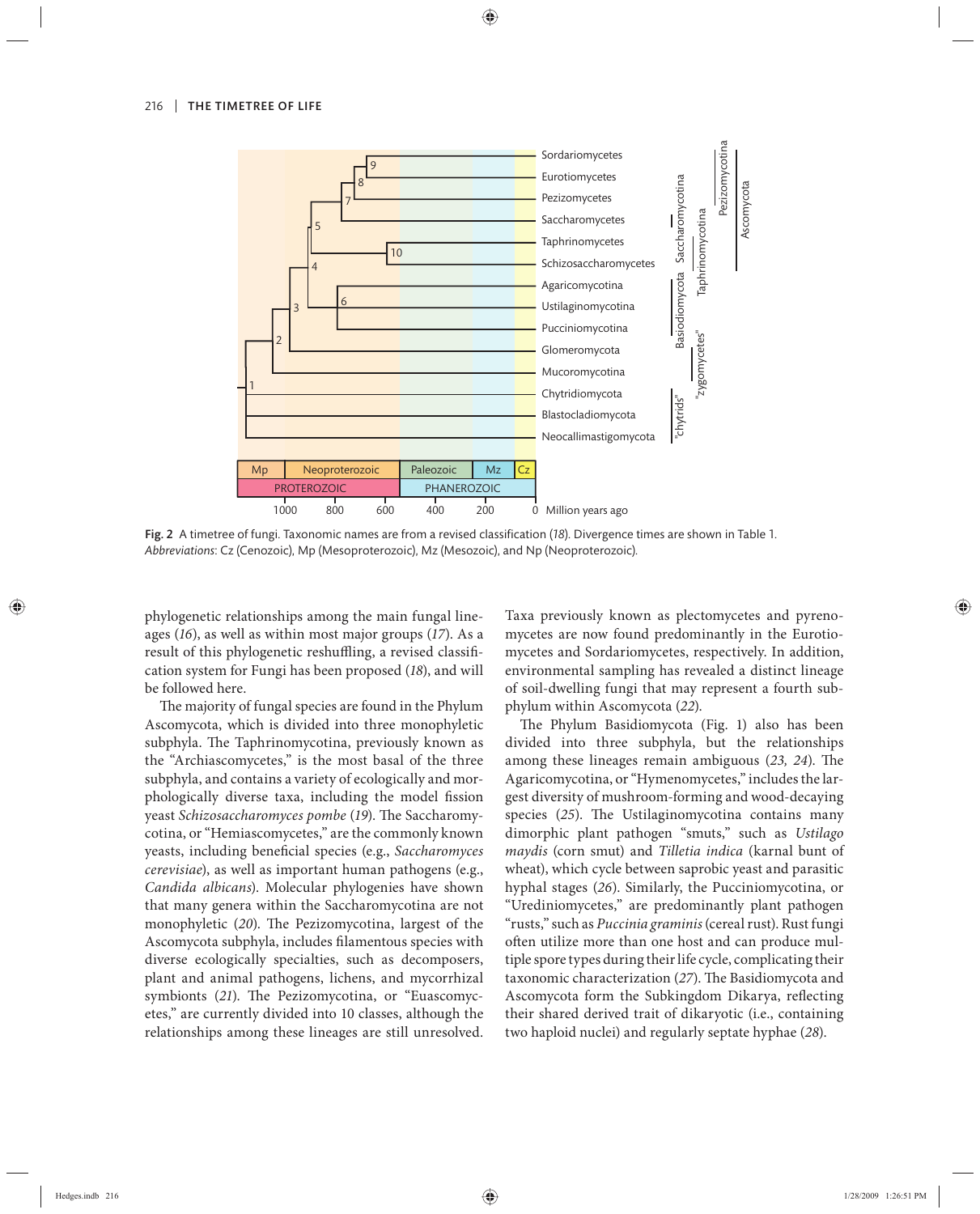| <b>Timetree</b> |      | <b>Estimates</b>         |              |           |              |         |                   |           |                          |           |                          |                          |
|-----------------|------|--------------------------|--------------|-----------|--------------|---------|-------------------|-----------|--------------------------|-----------|--------------------------|--------------------------|
| Node            | Time | Ref. (33)<br><b>Time</b> | Ref. (34)(a) |           | Ref. (34)(b) |         | Ref. (35)         |           | Ref. (36)                |           | Ref. (37)                |                          |
|                 |      |                          | <b>Time</b>  | CI        | <b>Time</b>  | CI      | <b>Time</b>       | CI        | <b>Time</b>              | <b>CI</b> | <b>Time</b>              | <b>CI</b>                |
|                 | 1156 | 850                      | 1423         | 1434-1270 | 893          | 928-857 | 1458              | 1595-1321 | $\overline{\phantom{a}}$ |           |                          |                          |
| 2               | 1049 | $\overline{\phantom{a}}$ | 1287         | 1411-1216 | 856          | 909-812 | 1107              | 1217-997  | 947                      | 1047-847  |                          |                          |
| 3               | 980  | 600                      |              |           |              |         |                   |           |                          |           |                          |                          |
| $\overline{4}$  | 908  | 550                      | 1206         | 1339-1165 | 786          | 848-757 | 1208              | 1429-996  | 968                      | 1195-741  | 727                      | 837-629                  |
| 5               | 895  | 450                      | 1148         | 1306-1108 | 724          | 812-691 | 1144              | 1295-993  | 1009                     | 1152-866  | $\overline{\phantom{a}}$ | $\overline{\phantom{a}}$ |
| 6               | 791  | 500                      | 1028         | 1167-966  | 669          | 728-630 | 966               | 1135-797  | $\overline{\phantom{a}}$ |           |                          | $\overline{\phantom{0}}$ |
| 7               | 773  | 375                      | 1072         | 1244-1051 | 657          | 756-632 | 1085              | 1244-926  | 982                      | 1166-798  | 466                      | 564-368                  |
| 8               | 723  | 325                      | 972          | 1163-955  | 570          | 686-535 | $\qquad \qquad -$ | -         | -                        |           |                          | $\overline{\phantom{0}}$ |
| 9               | 673  | $\overline{\phantom{a}}$ | 930          | 1141-921  | 539          | 666-510 | 670               | 809-531   | 551                      | 671-431   |                          |                          |
| 10              | 592  | 300                      | 928          | 1189-770  | 549          | 689-448 | $\overline{a}$    |           |                          |           |                          |                          |

Table 1. Divergence times (Ma) and their confidence/credibility intervals (CI) among fungi.

Note: Node times in the timetree represent the mean of time estimates from different studies, except for Nodes 3 and 8 where Node times represent the midpoint between adjacent nodes. Estimates in ref. (34) are from a single gene study using a value of 1576 Ma (a) and 965 Ma (b) for the animal–fungal divergence calibration.

Aside from the well-supported Dikarya, the basal lineages of Fungi are currently in a state of phylogenetic and taxonomic flux. As mentioned earlier, the traditional "Zygomycota" phylum has been discarded in the current classification scheme, and its members have been placed in one new phylum, Glomeromycota (*29*), and four subphyla of uncertain placement (Mucoromycotina, Entomophthoromycotina, Zoopagomycotina, Kickxellomycotina). Molecular evidence suggests that Glomeromycota, which includes the arbuscular mycorrhizal symbionts of plants, may be the closest relative of Dikarya (16, 30). The Mucoromycotina, a group which includes the common molds *Rhizopus* and *Mucor*, has been shown to be the next closest relative of Dikarya + Glomeromycota (12, 16). Species with flagellated motile spores, the "chytrids," are extremely diverse in their ecologies and represent the most basal lineages of Kingdom Fungi. These organisms have been divided among three phyla (Chytridiomycota, Blastocladiomycota, and Neocallimastigomycota), and the relationships among these lineages have not yet been resolved. Microsporidia has recently been classified as a fungal phylum, although it is still unclear whether it is nested within the kingdom (*16*) or as a close relative of Fungi (*14*).

Molecular clock studies have produced a range of time estimates for the origin and diversification of Fungi. Early studies using a single gene, the small subunit ribosomal RNA, generally found young divergence

times consistent with the fossil records of fungi and plants, which were used as the source of calibration points (*31, 32*). Rate variation among lineages was noted even in these early studies. A later revision produced slightly older dates (33), suggesting the major lineages of fungi had diverged before the colonization of land by plants (Table 1). Also, the origin of the Pezizomycotina was found to be younger than 400 Ma, leading authors to suggest that the Devonian pyrenomycete fossil more likely represented an early "Archiascomycete" (*33*). Issues of rate variation and fossil calibration were addressed in a more comprehensive study of the small subunit ribosomal RNA, which used a rate smoothing clock method to estimate divergence times among 169 fungal taxa (*34*). In this study, two different calibration values for the animal–fungal divergence (1576 vs. 965 Ma) were tested, and produced dramatically different time estimates (Table 1). These authors claim that the use of the older estimate for the animal–fungal calibration may be more appropriate as it accommodates the Devonian pyrenomycete fossil (*34*).

Studies using multiple genes and a variety of molecular clock methods have generally found ancient divergences among the fungal lineages. The first multigene analysis of Fungi (*35*) estimated deep Precambrian divergences for all major lineages. This study also estimated an origin for the land plant lineage ~700 Ma, suggesting that terrestrial ecosystems of multicellular eukaryotes may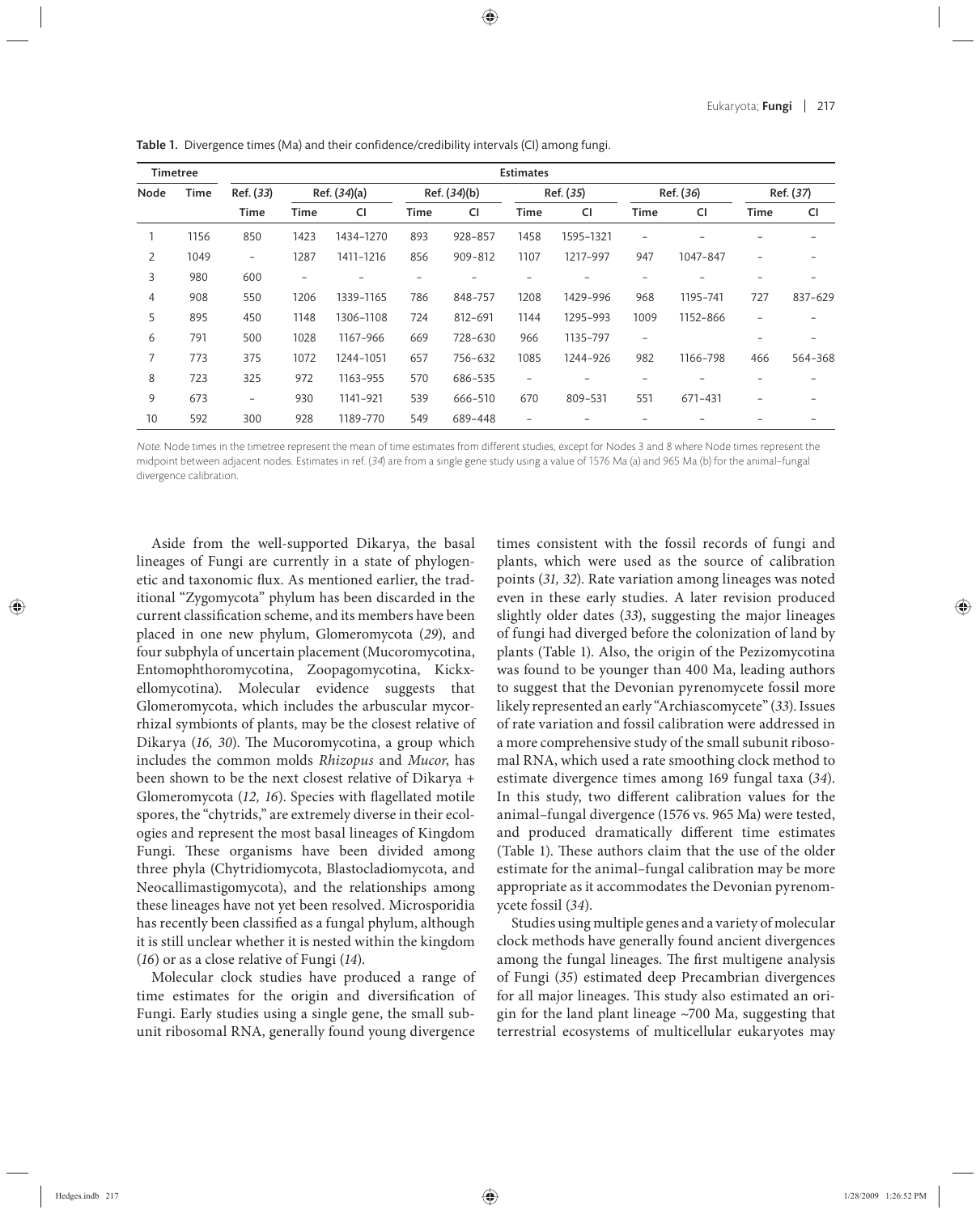have existed millions of years before the first fossil evidence of such in the Ordovician (*35*). A later reanalysis (*36*) using additional data and more complex molecular clock methods produced similar estimates (Table 1). An analysis of 129 proteins from 36 eukaryotes suggested younger divergences within Fungi, although only a few fungal lineages were included in this study (37). The availability of complete genome sequences from 15 eukaryotes allowed the divergence between Pezizomycotina and Saccharomycotina to be estimated at ~850 Ma (*38*). Analyses of a 50-gene data set also compiled from complete genome sequences illustrated how the use of external versus internal calibrations can affect divergence time estimates both within and among the plant, animal, and fungal kingdoms (*9*).

The molecular timetree shows that, while some phylogenetic uncertainty exists, all major lineages of Fungi likely originated in the Neoproterozoic (Fig. 2). The timetree also supports the interpretation of the Devonian pyrenomycete fossil as a member of the Pezizomycotina, perhaps associated with the Sordariomycetes. There are significant dissimilarities between the molecular clock estimates and the fossil record, which is not unexpected due to the microscopic nature of most fungal species, their poor preservation potential, and the scarcity of mycologically trained paleontologists (*39*). For some groups (e.g., the classes of Basidiomycota, Microsporidia), no molecular time estimates currently exist, leaving only the fossil record to infer their minimum times of origin.

The origin of Kingdom Fungi was almost certainly aquatic, but whether this initial environment was marine or terrestrial remains unclear (16). The early-diverging lineages of "chytrid" fungi retain flagellated spores, a trait believed to be homologous with their single-celled Opisthokont relatives (2, 40). This character has subsequently been lost multiple times during the evolution of Fungi (*13, 16*), and the vast majority of extant fungal species occupy terrestrial niches with various methods of spore dispersal. The diverse associations between fungal species and other organisms, as lichens, mycorrhizae, pathogens, and decomposers, suggest that Fungi played a crucial role in shaping the paleoecosystem as multicellular eukaryotes colonized land (*41, 42*), perhaps as early as the Neoproterozoic. The rapid accumulation of genome sequence data from a number of Fungi, along with improved molecular clock methods optimized to model rate variation, will allow for further refinement of fungal relationships and divergence times.

### Acknowledgments

This work was supported by the Howard Hughes Medical Institute Genomics Postdoctoral grant to Amherst College. I thank D. S. Hibbett and M. E. Hood for comments on this manuscript.

## References

- 1. S. M. Adl *et al.*, *J. Eukaryot. Microbiol.* **52**, 399 (2005).
- 2. E. T. Steenkamp, J. Wright, S. L. Baldauf, *Mol. Biol. Evol.* **23**, 93 (2006).
- 3. D. L. Hawksworth, *Mycol. Res.* **105**, 1422 (2001).
- 4. X. Yuan, S. Xiao, T. N. Taylor, *Science* **308**, 1017 (2005).
- 5. N. J. Butterfield, *Paleobiology* 31, 165 (2005).
- 6. D. Redecker, R. Kodner, L. E. Graham, *Science* **289**, 1920 (2000).
- 7. T. N. Taylor, H. Hass, H. Kerp, *Nature* **399**, 648 (1999).
- 8. T. N. Taylor, H. Hass, H. Kerp, M. Krings, R. T. Hanlin, *Mycologia* **97**, 269 (2005).
- 9. J. W. Taylor, M. L. Berbee, *Mycologia* **98**, 838 (2006).
- 10. R. L. Dennis, *Mycologia* **62**, 578 (1970).
- 11. S. P. Stubblefield, T. N. Taylor, C. B. Beck, *Am. J. Bot.* **72**, 1765 (1985).
- 12. M. M. White *et al.*, *Mycologia* **98**, 872 (2006).
- 13. T. Y. James *et al.*, *Mycologia* **98**, 860 (2006).
- 14. Y. Liu, M. Hodson, B. Hall, *BMC Evol. Biol.* **6**, 74 (2006).
- 15. P. J. Keeling, C. H. Slamovits, *Eukaryot. Cell* **3**, 1363  $(2004)$ .
- 16. T. Y. James *et al.*, *Nature* **443**, 818 (2006).
- 17. M. Blackwell, D. S. Hibbett, J. W. Taylor, J. W. Spatafora, *Mycologia* **98**, 829 (2006).
- 18. D. S. Hibbett *et al.*, *Mycol. Res.* **111**, 509 (2007).
- 19. J. Su giyama, K. Hosaka, S.-O. Su h, *Mycologia* **98**, 996 (2006).
- 20. S.-O. Suh, M. Blackwell, C. P. Kurtzman, M.-A. Lachance, *Mycologia* **98**, 1006 (2006).
- 21. J. W. Spatafora *et al.*, *Mycologia* **98**, 1018 (2006).
- 22. T. M. Porter *et al.*, *Mol. Phylogenet. Evol.* **46**, 635 (2008).
- 23. P. B. Matheny, J. A. Gossmann, P. Zalar, T. K. A. Kuman, D. S. Hibbett, *Can. J. Bot.* **84**, 1794 (2006).
- 24. E. C. Swann, J. W. Taylor, *Can. J. Bot.* **73**, S862 (1995).
- 25. D. S. Hibbett, *Mycologia* **98**, 917 (2006).
- 26. D. Begerow, M. Stoll, R. Bauer, *Mycologia* **98**, 906 (2006).
- 27. M. C. Aime *et al.*, *Mycologia* **98**, 896 (2006).
- 28. C. J. Alexopoulos, C. W. Mims, M. Blackwell, *Introductory Mycology*, 4th ed. (Wiley, New York, 1996).
- 29. A. Schüβler, D. Schwarzott, C. Walker, *Mycol. Res.* **105**, 1413 (2001).
- 30. D. Redecker, P. Raab, *Mycologia* **98**, 885 (2006).
- 31. M. L. Berbee, J. W. Taylor, *Can. J. Bot.* **71**, 1114 (1993).
- 32. L. Simon, J. Bousquet, R. C. Levesque, M. Lalonde, *Nature* **363**, 67 (1993).